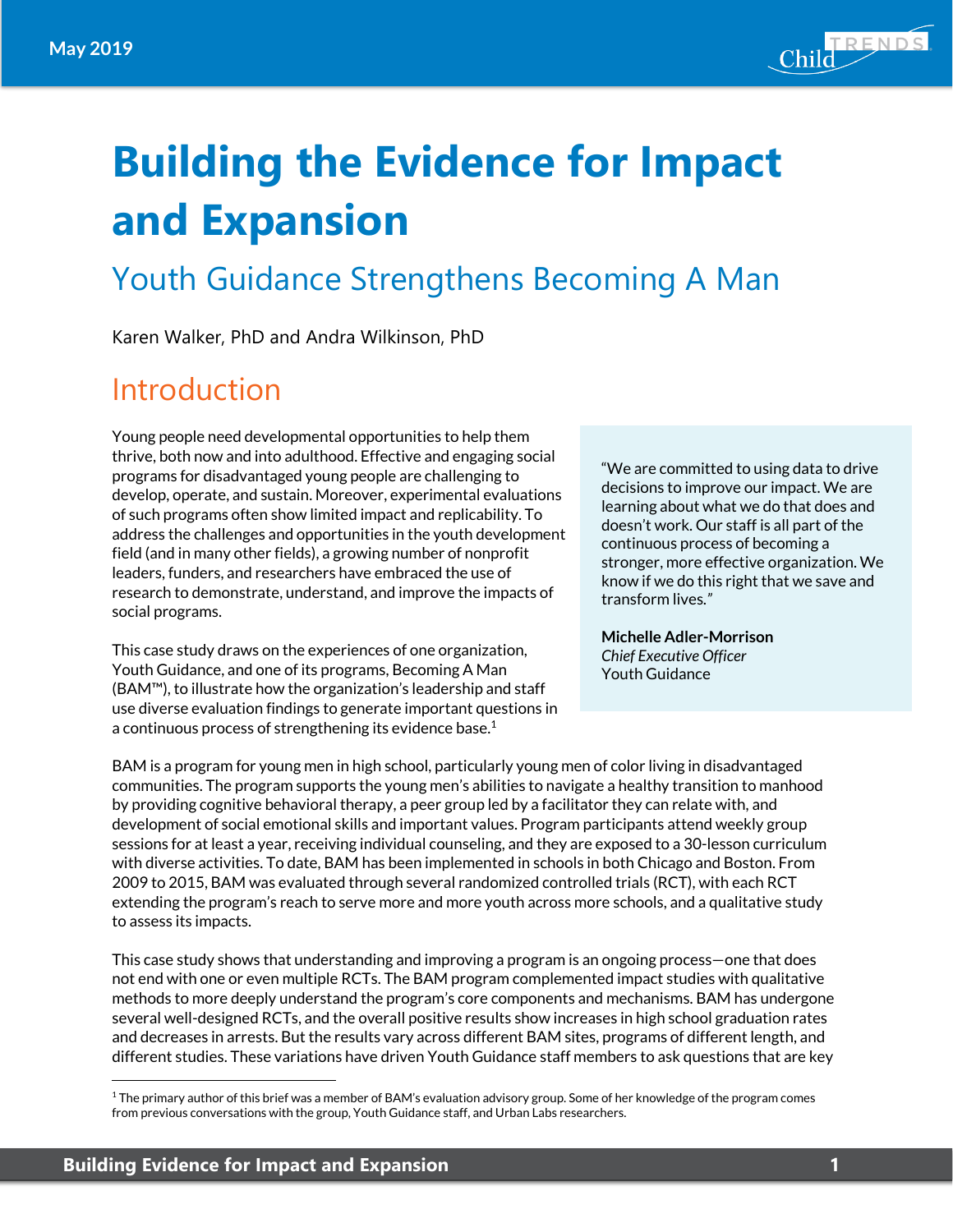to understanding how to achieve greater impact. Therefore, instead of seeing the RCT results as the summation of evaluation efforts, staff see them as crucial indicators that guide the program's ongoing development.

### Becoming A Man

Becoming A Man (BAM) is an innovative program for low-income adolescent boys and young men predominantly young people of color—in grades 7 to 12 who are growing up in disadvantaged urban communities that often have high crime rates. BAM is innovative because it builds students' ability to navigate challenging environments by providing them with adult supports that includes therapeutic practice, rites of passage work, and opportunities for these young men to learn, practice, and internalize social-emotional skills. BAM addresses the challenges that hamper the potential for these young people to navigate the transition to adulthood successfully, including their lack of opportunities, their actions, and the ways that institutions, such as schools, interact with low-income youth of color. For example, common adolescent behaviors (e.g., risk-taking) are more likely to result in suspension, expulsion, or arrest for young men of color compared with young white men (Loveless, 2017).



Photos courtesy of: Youth Guidance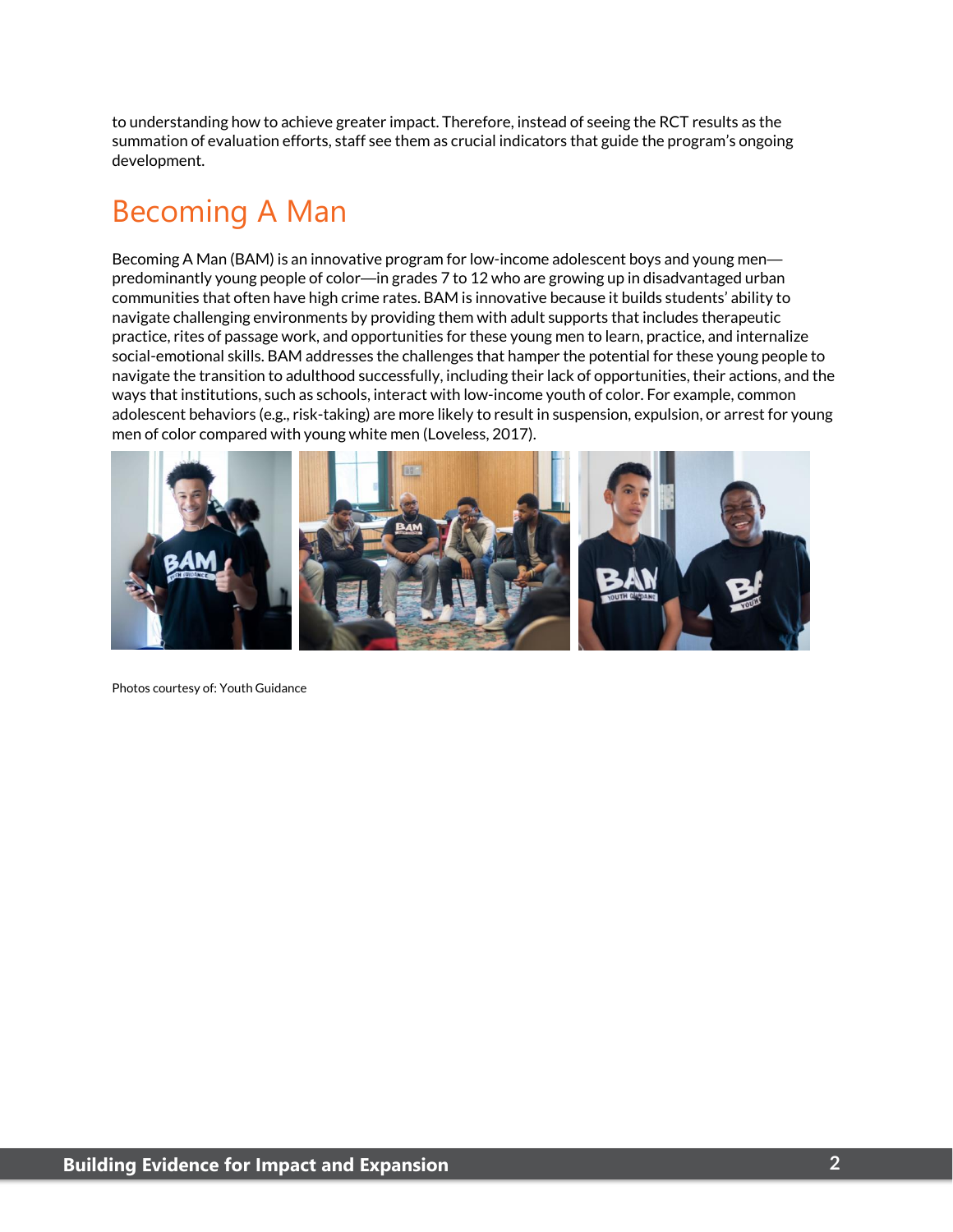### Becoming A Man: History and Details of the Program

In developing BAM's theory of change, Anthony Ramirez-Di Vittorio, LCPC, staff member at Youth Guidance, drew on his knowledge of key developmental tasks for adolescents, program practices for which there is substantial evidence, and his own experiences. The program has three key components. The first component, cognitive behavioral therapy, can reduce youth aggression and violence, particularly if both the program and youth engagement in it are high quality (Hoogsteder et al., 2015; Lipsey, Howell, Kelly, Chapman, & Carver, 2010). The second component includes several characteristics of programs that successfully engage adolescents. These include making the program activities engaging and safe, and fostering caring relationships among the young men with competent adult role models who have skills and knowledge that adolescents wish to develop (Greene, Lee, Constance, & Hynes, 2013; Grossman, Campbell, & Raley, 2007). The third component incorporates men's work, which Mr. Di Vittorio adopted from the men's movement of the late 1980s and early 1990s.

BAM includes an explicit focus on moral development and core values. BAM's six core values encompass integrity, accountability, self-determination, positive anger expression, respect for womanhood, and visionary goal setting. Some of these values are often incorporated into social-emotional learning programs (SEL) and youth development programs (CASEL, 2015; Catalano, Berglund, Ryan, Lonczak, & Hawkins, 2004); however, BAM presents them as values to be shared, practiced, and integrated into one's moral landscape and identity, rather than just as social skills to be learned. In a recent article on SEL programs, Yeager (2017) notes that SEL programs that focus on skills development are less effective for adolescents than younger children. He hypothesizes that adolescents' heightened focus on status, respect, and peer relationships suggest that effective programs may need to align "adult sanctioned healthy choices—not getting pregnant, not getting arrested, etc.—with peersanctioned sources of status and respect" (p.10). According to Yeager, BAM is a program that promotes this alignment. (Yeager, 2017)

BAM's focus on men's work—unusual in youth programs—is the process through which young men internalize core values that provide a strong foundation for positive masculine identity. A key component of men's work, through rites of passage, is to ask challenging questions of the youth—questions that guide them to examine their behaviors, attitudes, thoughts, and beliefs with deeper insight. These rites of passage activities are incorporated into the program to support the participants' positive transition to adulthood. They also serve an important psychological function by increasing affiliation to the new group into which an adolescent is being accepted. If, as some researchers have argued, rites of passage are critical to human development, then the absence of rites of passage, or the presence of incomplete or anti-social rites of passage, pose a challenge to individuals and society (Pinnock, 1997).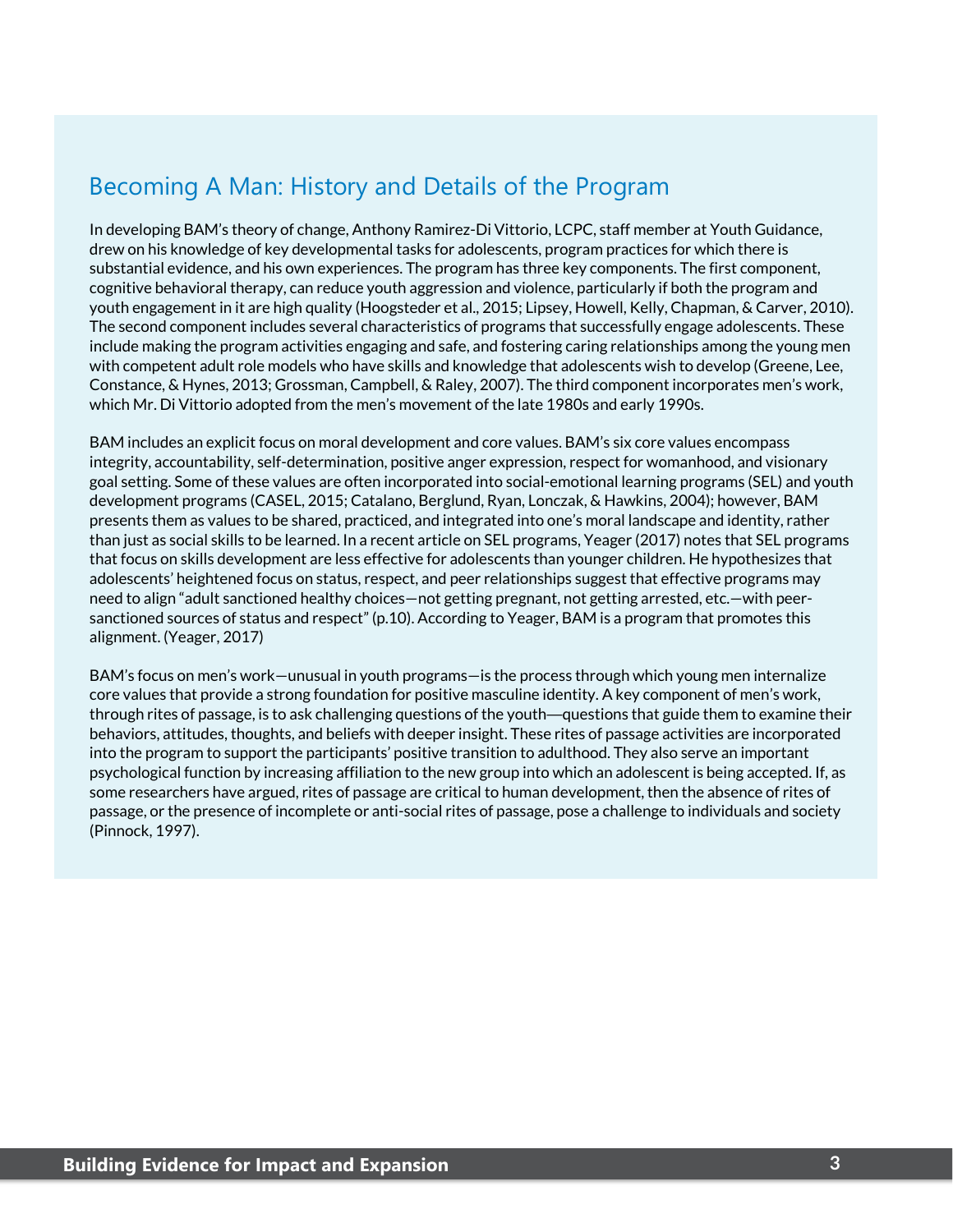BAM is primarily a school-based intervention, staffed by a BAM counselor, and is a hybrid of group counseling and mentoring interventions. The young men who participate leave class once each week to attend a group session. They also receive individual attention as needed from the counselor, who typically works full-time in the school. The BAM counselor follows a 30-lesson curriculum that centers around the six core values and includes a mixture of information, discussion, skill-building activities, and activities designed to spur reflection, group sharing, and group achievement.

BAM provides a safe place where young men can have fun, feel that they belong and are understood, and be challenged to grow. The BAM Counselor sets clear expectations for young men's interpersonal behavior in the classroom and offers them opportunities to share with one another. Preparation for taking on a new status is a fundamental element of rites of passage, and BAM provides this preparation by separating young men from their regular school life and offering them a space in which they have opportunities to practice positive masculine behavior and values with their peers. BAM participants emphasize the importance of the group discussions—which BAM calls "check-ins" (Lansing & Rapoport, 2016). BAM emphasizes the use of therapeutic approaches, which counselors often employ during check-ins or in one-on-one discussions with participants, to encourage the young men to reflect on their feelings about their experiences, their actions, and the person they want to become. But unlike counselors in typical therapeutic settings, BAM counselors also self-disclose, as a way of forging strong relationships with the young men based on shared experiences. Mr. Di Vittorio notes that by showing vulnerability, counselors become role models for participants, normalizing the experience of authentically sharing their thoughts and emotions in a safe, non-judgmental space.

## Scaling Up BAM During Randomized Controlled **Trials**

For Youth Guidance, the experience of undergoing multiple RCTs and a qualitative interview study in a seven-year period was exciting—and difficult. As the Chief Executive Officer noted:

*We expanded so rapidly—each expansion was accompanied by an RCT—that's hard. . . we had to work on individual school relationships, hiring, training staff, working out management structures while the program was operating at the schools.*

To provide some idea of the pace of how Youth Guidance expanded BAM during the RCTs, BAM had one counselor (its developer)—Mr. Di Vittorio—working in one high school from 2000 through spring 2009, with occasional work in a few elementary schools. In spring 2009, Youth Guidance responded to a request for proposals from the Urban Labs at the University of Chicago (at the time called the Crime Lab) for organizations interested in undergoing a randomized controlled trial. Together, the Urban Labs and Youth Guidance raised funds from public and private sources to expand BAM and conduct the study.

Between 2013 and 2015, the Urban Labs and Youth Guidance undertook additional RCTs to replicate the initial study's findings and evaluate BAM under different conditions, again raising private and public funds to support both the research and the program. About half of the schools that had been involved in the original RCT were included, and additional schools were recruited to ensure that there were enough young men in the studies.

In 2013, Youth Guidance also received a Social Innovation Fund sub-award from the Edna McConnell Clark Foundation to help it strengthen its organizational capacity to expand BAM, both in Chicago and elsewhere. By the end of the RCTs in 2015, BAM was serving 2,200 Chicago-area youth, and that number grew to over 7,000 young people in two cities in the 2018-2019 school year. The organization addressed some of the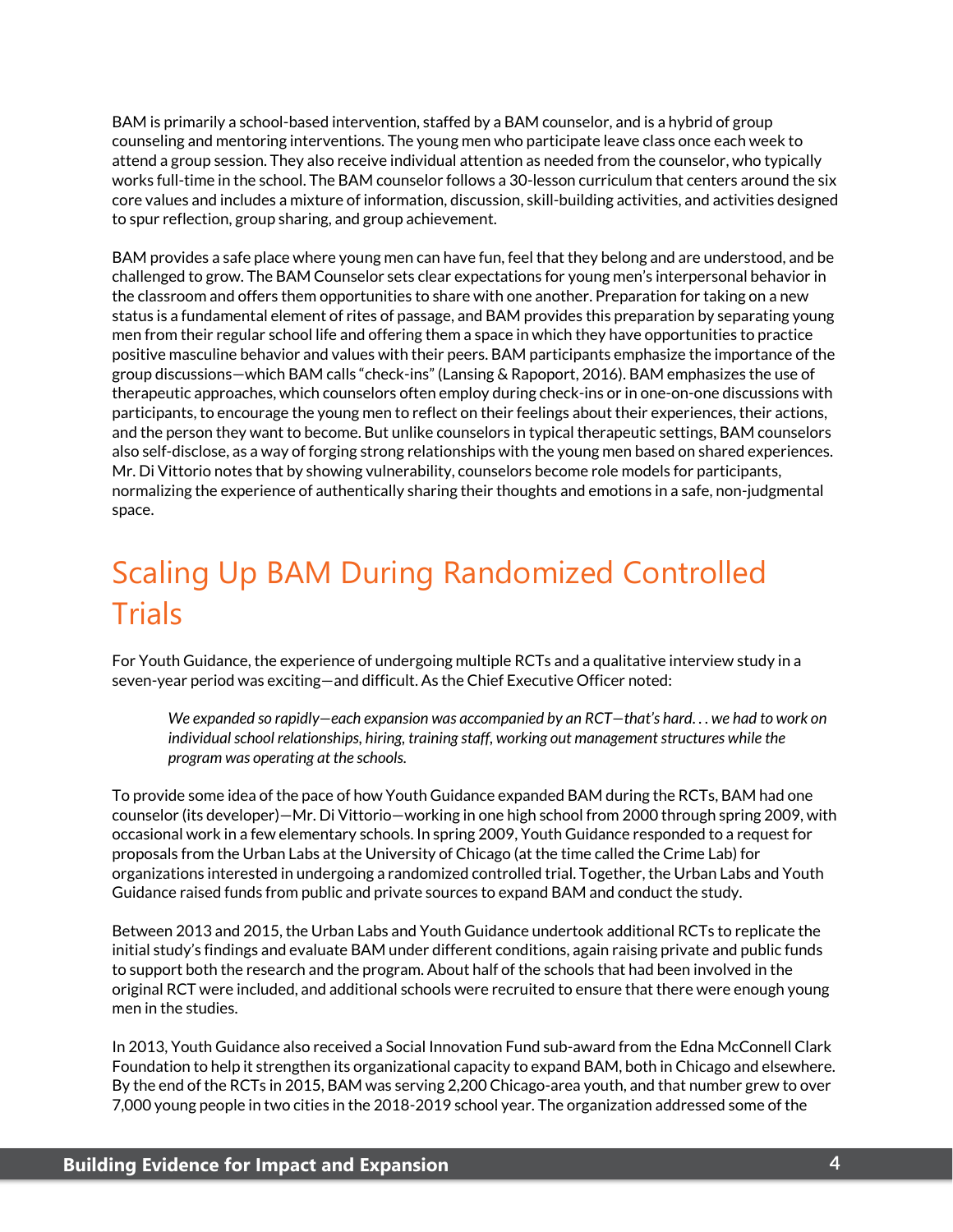challenges of scaling up so quickly by expanding training and other program supports. Despite the challenges, the CEO observed that the RCTs offered enormous opportunities to expand BAM:

*Opportunities for program expansion are few and far between. For us, the opportunity came when we participated in a gold standard evaluation that demonstrated impact. We couldn't possibly [have done it] beforehand. We had one BAM counselor, now we have 128 across two cities.* 

### Evaluation Results

To better illustrate how BAM has used evaluations to drive its inquiries about how to improve the program, we present brief summaries of the impact studies and the qualitative study.

#### The Impact Studies

BAM has been evaluated in four separate RCTs since 2009. The RCTs were implemented in schools in disadvantaged neighborhoods primarily on the south and west sides of Chicago (Heller et al., 2017; University of Chicago Crime Lab, 2018).

- **BAM 1:** The first RCT (2009-2010) randomized 2,740 students in Grades 7 to 10 in 18 schools to BAM or a control group. The intervention ran for one year. The average age of participants was 16 years, 69 percent of participants were black and 30 percent were Latino, and over one third had prior arrests.
- **BAM 2:** The second RCT (2013-2015) randomized 2,064 students in Grades 9 and 10 in nine schools to BAM for a two-year intervention. The average age of participants was 15 years, 68 percent of participants were black and 30 percent were Latino, and approximately one quarter had prior arrests.
- **BAM 2X2:** The third RCT (2013-2015) randomized 2,633 students in Grades 9 and 10 in 12 schools. Students were randomized to one of four intervention conditions: BAM only, tutoring only, BAM and tutoring, and control. The tutoring program, run by an organization separate from BAM, was implemented along with BAM at the request of Chicago Public Schools, which thought the schools were sufficiently well run to host both programs. The average age of participants was 15 years, about 48 percent of participants were black and 46 percent were Latino, and approximately one fifth had prior arrests.
- **BAM Expansion:** The fourth RCT (2014-2015) randomized an additional 2,367 students in Grade 9 to receive BAM in 21 schools, the same schools as BAM 2 and BAM 2X2. The intervention was implemented for one year. The average age of participants was 14 years, 61 percent of participants were black and 36 percent were Latino, and approximately one fifth had prior arrests.

#### Results

When the data from the four RCTs were pooled by the Urban Labs at the University of Chicago, several promising results emerged. BAM is associated with a 1.7 percent to 5.1 percent increase in graduation rates and a decrease of 19 percent to 35 percent in violent crime arrests. For both of these estimates, the lower end of the range is not statistically significant, while the upper end is. Variability across the results of the four RCTs emerges when they are examined individually. The BAM 2 study replicated the BAM 1 study's results showing that BAM had positive impacts on reducing arrests for violent crime by 45 to 50 percent and other crime by 37 to 43 percent, and on significantly improving school engagement (Heller et al., 2017). The other two studies showed no effects or negative impact. Table 1 outlines the individual results for each of the four RCTs.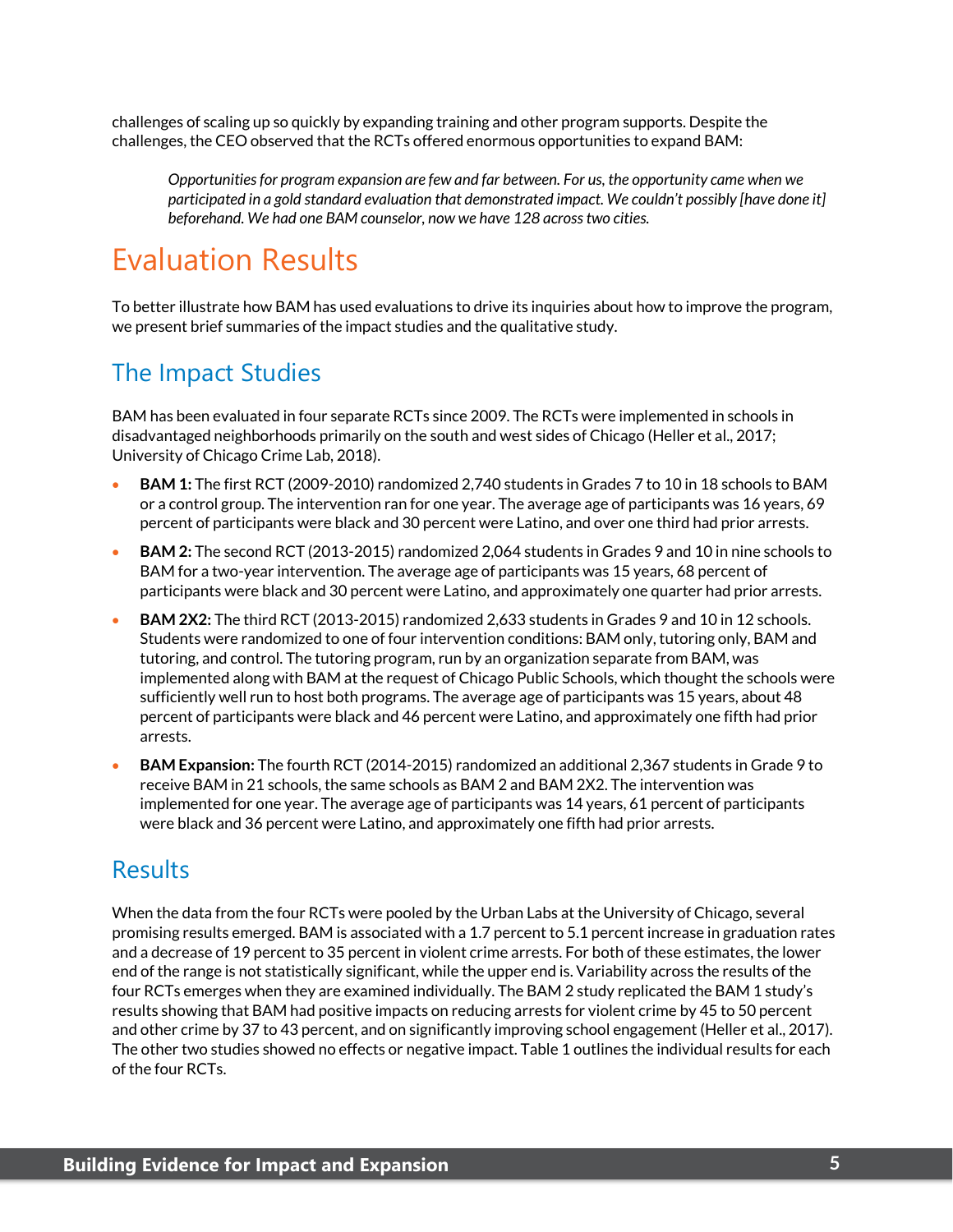#### **Table 1. BAM RCT Results<sup>A</sup>**

*BAM Participants compared to Control Group*

| <b>STUDY</b>         | <b>SCHOOL ENGAGEMENT<sup>B</sup></b> | <b>ARRESTS<sup>C</sup></b>                   |
|----------------------|--------------------------------------|----------------------------------------------|
| <b>BAM1</b>          | <b>Better</b>                        | <b>Better</b><br>(violent and other arrests) |
| <b>BAM2</b>          | <b>Better</b>                        | <b>Better</b><br>(violent and all arrests)   |
| <b>BAM 2X2</b>       | No Findings                          | Worse<br>(all and other arrests)             |
| <b>BAM EXPANSION</b> | Worse                                | No Findings                                  |

A "Better" or "Worse" are used to indicate the direction of statistically significant change at the p < 0.10 level.

B School engagement is a composite measure of GPA, days present, and enrollment.

 $c$  Arrests included all arrests, violent arrests, and other arrests. Other arrests included violations such as disorderly conduct, trespassing, and weapons offenses.

The results indicate that BAM can have a positive effect on important outcomes. The variability in impacts seen among the four studies leads to additional questions about *how* the program works, through what mechanisms, and under what circumstances.

### The Qualitative Study

In 2015, Youth Guidance commissioned Chapin Hall to conduct a qualitative study of BAM to better understand how the program works (Lansing & Rapoport, 2016). The authors focused on how young people and counselors formed relationships that permitted the work of the intervention—which requires sharing of personal stories and emotions, and therefore a high level of trust—to proceed. The study included interviews with 29 high school youth and 10 BAM counselors. By the time of their interviews, almost all the young men were in their second year of BAM, though the young men varied in other domains that might influence their experiences in the program (e.g., their program attendance, the credentials of their BAM counselors).

The qualitative study asked four major questions:

- What is BAM? What are the experiences of young people who attend BAM?
- How is BAM working? What are the relationships like within the program?
- What are the potential program mechanisms that foster young men's development?
- What are the challenges and opportunities of implementing BAM?

The study's authors found that the BAM youth viewed the authentic relationships that the BAM counselors forged with them as fundamental to their experience in BAM. Those relationships developed through several program practices. BAM counselors offer youth a safe space, consistency, fun and engaging activities, respect, and security. The program's engaging activities introduced participants to new experiences and BAM's core values. Those new experiences included check-ins, which were critical for allowing young people to explore and share their physical, intellectual, cognitive, and emotional states. Both the program staff and the youth reported that the activities contributed to the development of strong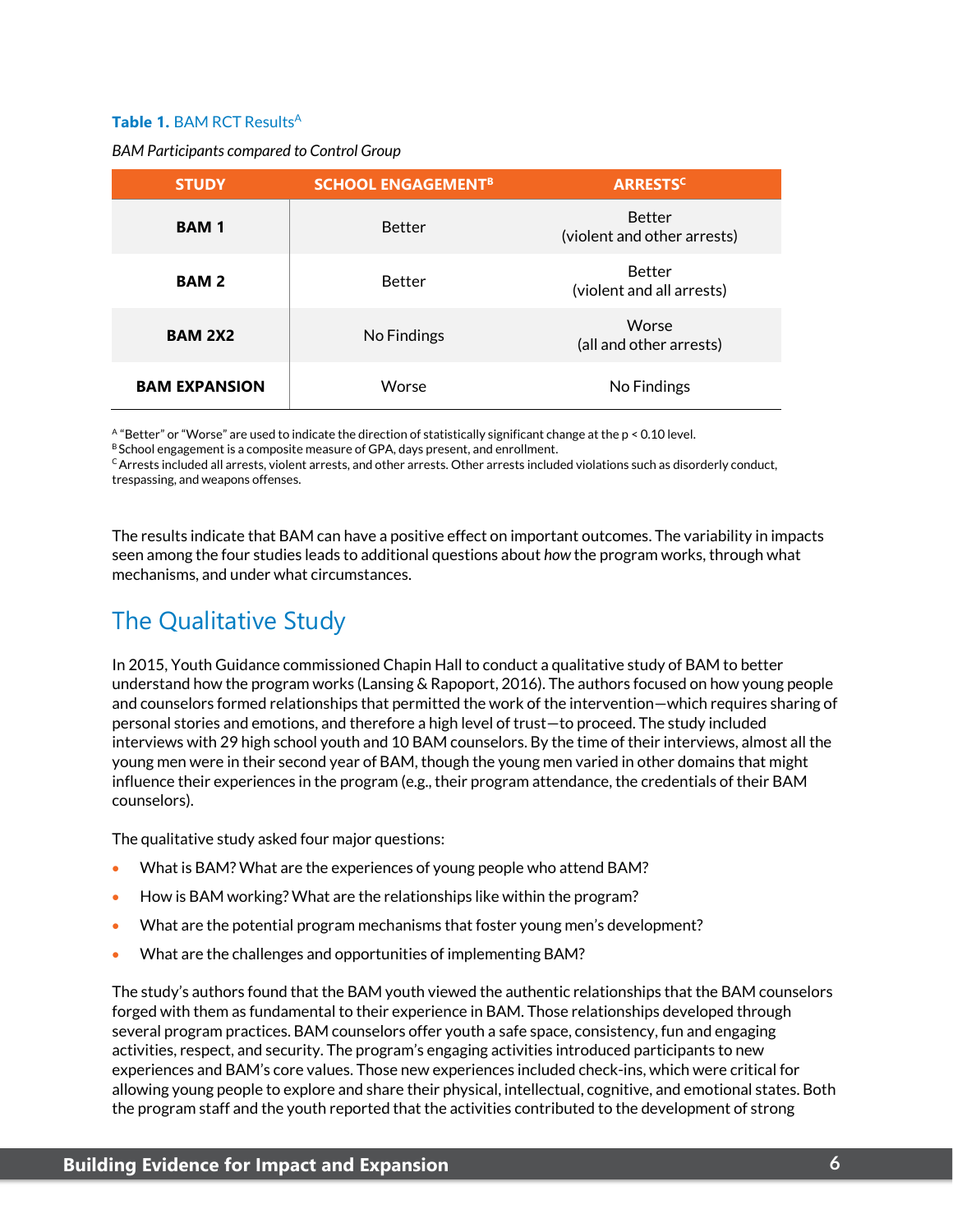relationships with the BAM counselor and a strong sense of belonging in the group. This finding is in line with other empirical findings in the psychological literature regarding how a sense of belonging contributes to growth in self-awareness, empathy, integrated identity, personal agency, and decision-making (Van Ryzin, Gravely, & Roseth, 2009).

### Questions Raised by the Evaluations

Inconsistent results across experimental evaluations such as those seen in the BAM RCTs are not unusual, but they do need to be understood. Scientists across many disciplines are concerned about the challenges of replicating experiments (Nosek, 2015; Valentine et al., 2011). There are multiple hypotheses to explain results that do not replicate across studies. Increasing evidence demonstrates that the same programs can show different impacts across studies depending upon program features; these features include how often the program meets, where meetings take place, what levels of participation are obtained, and how well program staff are trained (Fixsen, Naoom, Blase, Friedman, & Wallace, 2005). Other evidence demonstrates that contextual factors, such as characteristics of the population and the surrounding environment, influence program impacts (Durlak & DuPre, 2008). In addition, if there are changes in local conditions during the time between studies for reasons other than the intervention under consideration, then the relative size of the effects on the intervention participants compared with the control group also changes.

The evaluations also raise important new questions for Youth Guidance to answer. By doing so, Youth Guidance can better understand BAM's effects, deepen its impact, understand its program mechanisms, and scale up effectively. Questions posed by the BAM staff include:

"As a funder, EMCF values the ongoing learning achieved when organizations like Youth Guidance regard evaluation as a journey that informs and improves practice. Two randomized controlled trials have demonstrated that BAM has profound impacts on youth—both in reducing arrests and improving school engagement. Variability in data across so many studies is unsurprising and underscores the importance of evaluation as part of a continuous learning agenda. Youth Guidance's inquisitive approach to the variability found in the additional studies illustrates the degree to which the organization is committed to learning and improving through ongoing evaluation."

#### **Jehan Velji**

*Former Senior Portfolio Director* Edna McConnell Clark Foundation2

### 1. How much exposure to BAM do youth require to achieve positive outcomes?

The BAM RCTs rely on intent-to-treat (ITT) analyses of the BAM participants. In these analyses, the researchers compare the outcomes of participants randomly assigned to BAM treatment, regardless of whether or not they actually attend BAM, with those who are randomly assigned to a control group. Including treatment participants who do not attend BAM or who only go occasionally and those who go regularly maintains the integrity of the random assignment. <sup>2</sup>

However, ITT analyses cannot tell researchers how much exposure to the program is required in order to observe program effects, and the answer to this question is crucial. Must young people be exposed to all 30 lessons to achieve program results? BAM thinks that they do not since one-year effects from two of the RCTs demonstrate the program's effectiveness, and in any given school, between 17 and 23 lessons were delivered each year. However, the first RCT demonstrated that while the school engagement effects

 $\overline{a}$ 

<sup>&</sup>lt;sup>2</sup> This quote was verified on December 19, 2018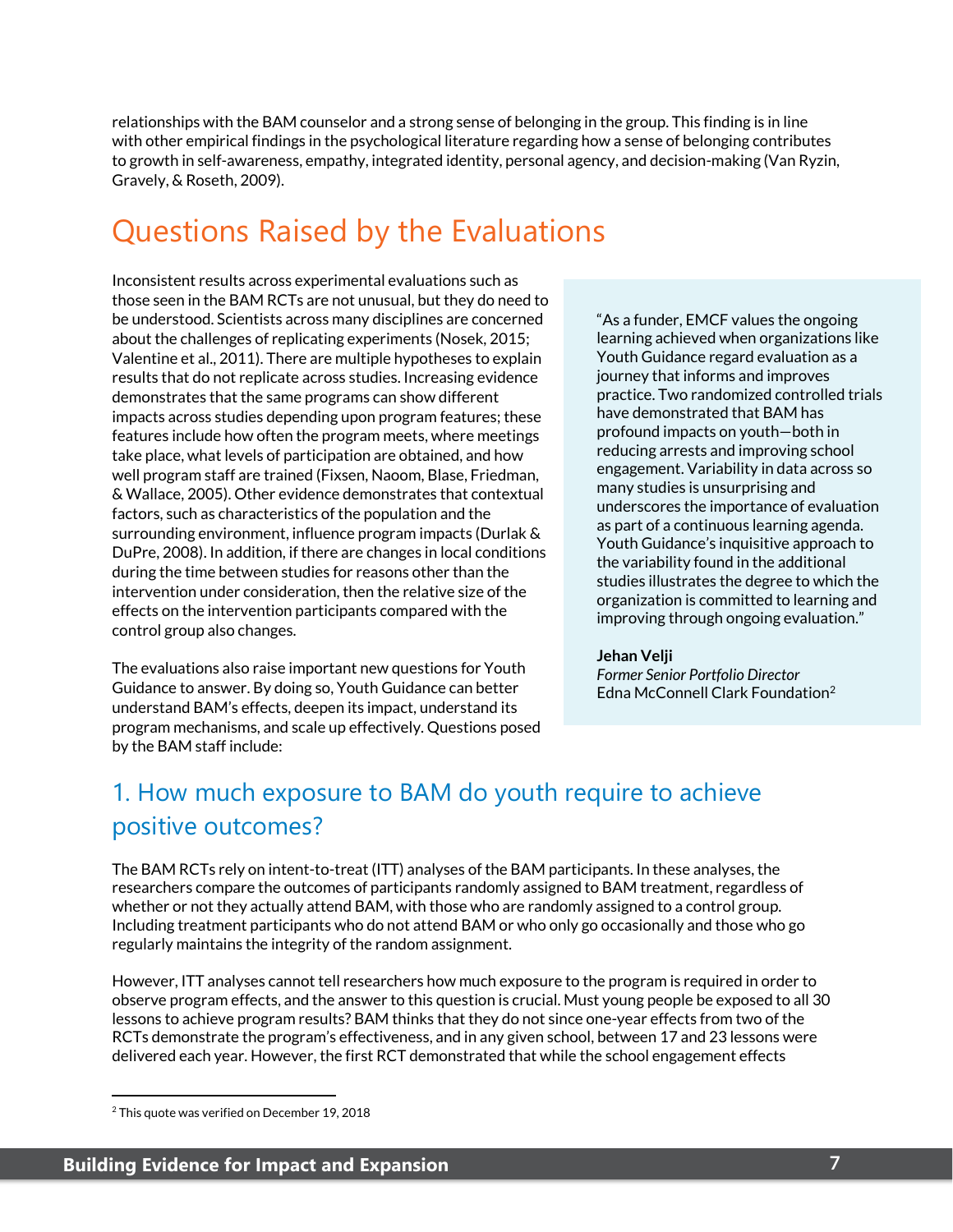persisted, the arrest results did not. Could that tendency be reversed if young men stayed in BAM for longer periods of time? Although the second round of RCTs was designed with two years of program implementation to help answer this question, the results are not yet available.

#### 2. How can counselors be best supported to ensure that they provide high quality BAM programming?

During the initial expansion in 2009 for the random assignment study, Mr. Di Vittorio enhanced BAM counselor training by providing intensive coaching on the core values and curriculum fidelity. However, subsequent expansions for further studies indicated the need for greater capacity to coach new counselors, and Youth Guidance staff reported that coaching during the 2013-2014 and 2014-2015 school years was cursory. According to Mr. Di Vittorio, "There was a lot of bad BAM going on. There was also a lot of great BAM going on." The programming quality was inconsistent, and Youth Guidance recognized that it had to think about how to better train and coach BAM staff. In the years since, Youth Guidance has significantly enhanced its training and coaching model by adding Curriculum Specialists who are matched throughout the year with counselors to support high-quality BAM delivery.

### 3. What contextual factors drive the variability of BAM's impact?

There are many reasons why the impact of BAM may have varied across the studies and schools [see (Weiss, Bloom, & Brock, 2013) for a good discussion of the factors that can explain differential impacts across evaluation sites]. As the program moves forward, Youth Guidance wants to understand that variation better and put strategies in place to maximize impact. While all youth can likely benefit from BAM, the program is designed for youth who may need targeted support; thus, the variability of the results may reflect differences in student characteristics. A key finding from the impact studies was that BAM's study participant characteristics varied by study and school site. For instance, the students in the BAM 2X2 and BAM Expansion studies had lower baseline arrest rates than those in the BAM 2 schools as well as in the BAM 1 study. In another example, the schools in the BAM 2 study were majority black, while the schools in the BAM 2X2 study had much higher levels of Hispanic students. The racial or ethnic composition of the samples might matter because Hispanic youth in the United States are generally more likely to live with both parents than are black youth (Wildsmith, Scott, Guzman, & Cook, 2014). An underlying premise of BAM is that young men in urban areas are growing up without either physical or emotional access to fathers, and the program is specifically designed to help those young men.

Another contextual factor potentially driving variability in BAM's impact could be the schools where the studies were conducted. The schools in the BAM 2X2 studies were better organized, according to school quality ratings assessed by the Chicago Public School central administration, and had a cluster in more highly resourced communities that did not exist with the BAM 2 schools. Also, in the time between the first and second rounds of studies, the Chicago Public Schools showed significant improvements in academic measures including graduation rates, test scores, and college matriculation when compared to other districts both in Illinois and across the country (Kelleher, 2018). Such improvements could have led to lower need, in some schools, for BAM to address the outcomes targeted in the second group of studies (although BAM may have positive effects on youth development in general for all types of students). However, other questions remain despite these considerations. At the individual school level, what role does the school leadership play in the success of the program? What characteristics of the program staff, if any, contribute to stronger program effects? Trying to disentangle which of these differences mattered to BAM's impact was challenging and inconclusive; this was partly due to data limitations since these research questions were not part of the original design.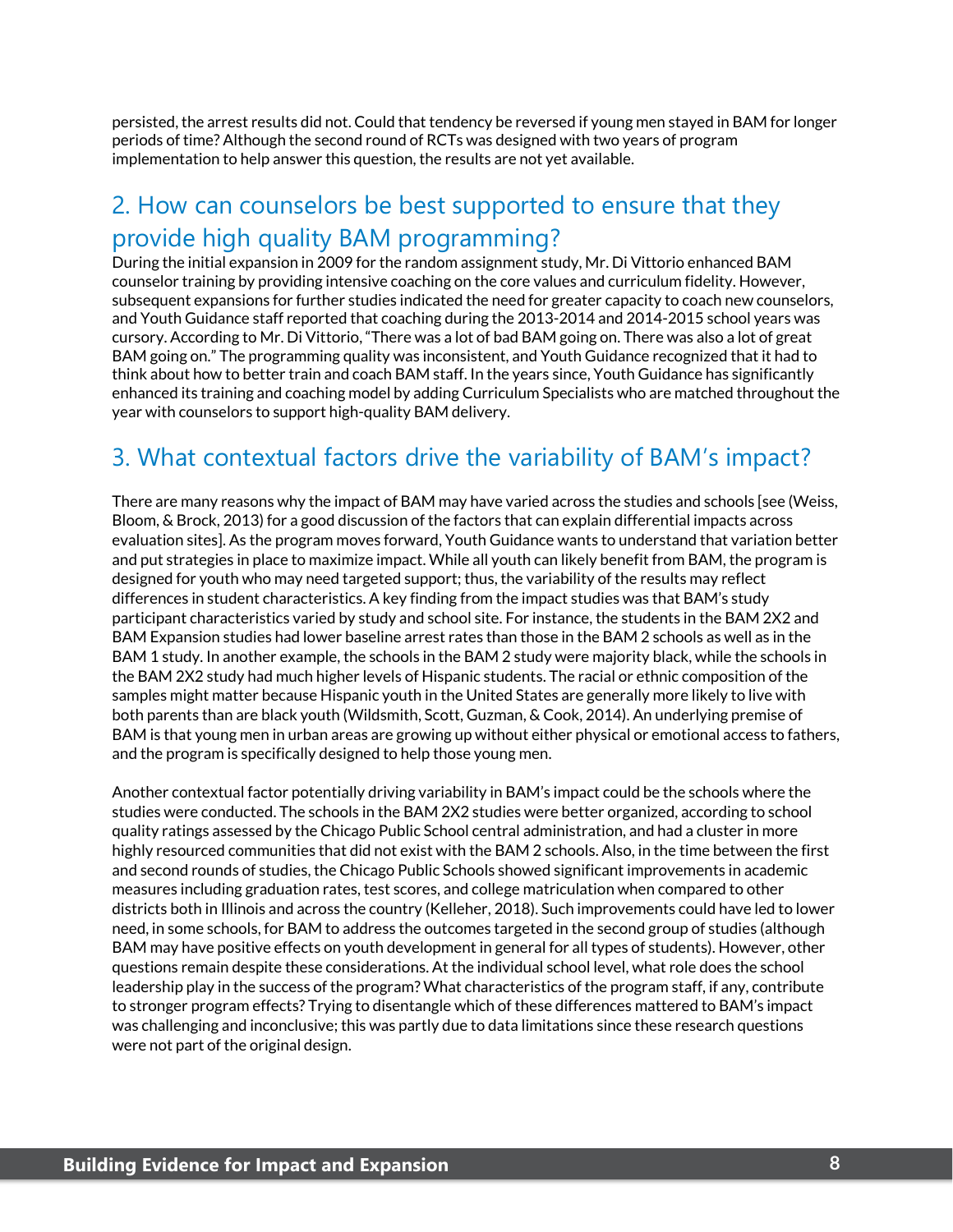#### 4. Why does BAM work?

Understanding why a program works is critical for efforts to monitor it for quality, scale it up, and adapt it when necessary. Programs such as BAM consist of multiple components. We refer to the subset of program components that are responsible for driving key outcomes as the core components. Identifying the subset of core components is one of the most challenging tasks that programs face.

Youth Guidance has some knowledge about BAM's core mechanisms. According to the Urban Labs' study, cognitive behavioral therapy (CBT) is the reason BAM works because it helps the young men in the program to slow their automatic—and highly emotional—responses to situations that can erupt into violence. To test their hypothesis, the researchers conducted an experiment within the BAM 2 study to examine young men's response time to a provocation. They found that response time was slower for BAM-involved youth, indicating reduction in automaticity.

CBT is a complex intervention approach that includes efforts to restructure cognitive processes and provide participants with concrete skills to help them better navigate their daily lives. It is likely that CBT affects the BAM participants' acceptance of the core values, thus supporting behavioral change. As part of BAM, the rites of passage work is intended to work in conjunction with CBT to help young men address trauma in their lives.

The Chapin Hall qualitative study provides evidence that another core component of BAM is the counselor's role in creating a safe space, providing engaging activities, and fostering relationships that permit the young men to share with the counselor and other members of the group. These approaches permit the young men to engage and examine their thoughts and feelings in a non-judgmental setting. However, additional research is needed to determine if and how each of these approaches contributes to outcomes.

The men's work and the development of BAM participants' core values have not been systematically examined as core components. What role does the men's work play in BAM? What is the importance of the core values? Do either of these elements drive outcomes? These are critical questions about the program model for which there is little empirical research and no answers yet.

### 5. Does BAM improve participants' social-emotional and psychological well-being?

The Youth Guidance staff are also curious about BAM participants' social-emotional development and psychological well-being. Young men in general can struggle in social-emotional development, in part because norms for young men encourage them to hide or restrict their emotions (Jansz, 1995). The Chapin Hall qualitative study describes how BAM develops participants' sense of belonging, which supports them in developing identity, personal agency, decision-making skills, emotional intelligence, and empathy. These are critical competencies for healthy adolescent development and predict future success in school and beyond (Youth.gov, n.d.). Yet the growth of these competencies is notoriously difficult to measure. In fact, the second round of BAM RCTs included surveys to measure differences in treatment vs. control groups for various non-cognitive skills, but failed to identify significant differences. Clearly there are psychosocial factors that underlie the behavioral changes seen in BAM participants. Undertaking a more focused study of these competencies would help Youth Guidance understand the differential impacts of BAM on youth at different risk levels and provide the field with better insight into how positive change can occur for adolescents.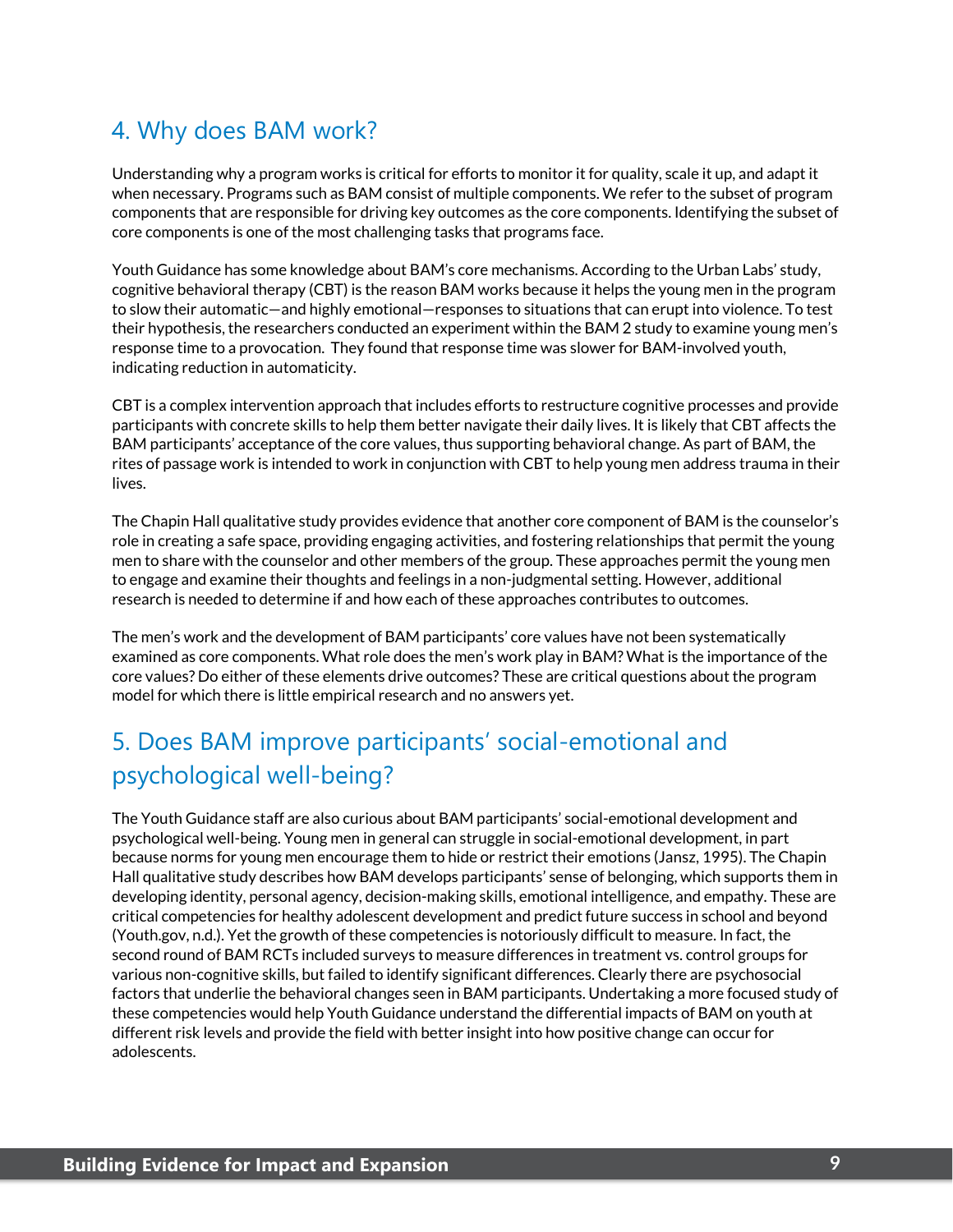## Conclusion

Youth Guidance's process of building an evidence base for BAM is a long-term undertaking that began with the ambitious first step of a randomized controlled trial. Through the various RCTs and the qualitative study, the organization's staff discovered the challenges, risks, and rewards of partnering with external researchers. In particular, Youth Guidance learned how difficult it is to carry out large experimental studies that must be tailored to a program's design, desired outcomes, and participant population. They determined that additional studies, such as the qualitative interview study they commissioned, were needed to address questions that the RCTs could not. They have also developed questions for future research, which include the following:

- Does the program work for young men with varying risk levels, including, for example, both those who have been arrested and those who have not; or those who live in more advantaged communities?
- Does the program work for young men of varying races and ethnicities? In other words, is it broadly relevant to young men from different cultures, or does it need to be tailored?
- Does the program work consistently across different types of schools and districts?
- What is the impact of BAM on youth development outcomes and other social-emotional skills?

Some of these questions may be answered through data already available to Youth Guidance's staff or the Urban Labs study team. But data collected for one set of studies does not necessarily allow researchers to address new research questions that emerge from the studies. Thus it is critical to support the organization's capacity to ask additional questions and collect additional information about its programs, such as the types of outcomes achieved, the training program staff need, the places in which the program can be effectively implemented, and the young men for whom it is most successful. Results of the existing evaluations will inform the approach Youth Guidance takes in new cities, and the results from those evaluations will enable BAM to further expand and develop its evidence base.

Youth Guidance's experiences with evaluation demonstrate that deep engagement with different types of evaluation can profoundly affect how an organization thinks about its programming, the infrastructure needed to support it, and the population the program serves. Organizations with fewer financial resources than Youth Guidance, those that serve small populations, those located far from researchers with experience in RCTs, or those that are obligated to serve everyone eligible for their program may not be able to undertake an RCT. But even with substantial barriers to conducting an RCT, they can use other types of evaluation to better understand and strengthen their programs.

### Acknowledgements

We would like to thank Wendy Fine, Michelle Adler-Morrison, and Anthony Ramirez-Di Vittorio for their helpfulness in the preparation of this brief. They participated in interviews to help us better understand the BAM model, reviewed drafts of the manuscript, and provided access to BAM materials and evaluation results.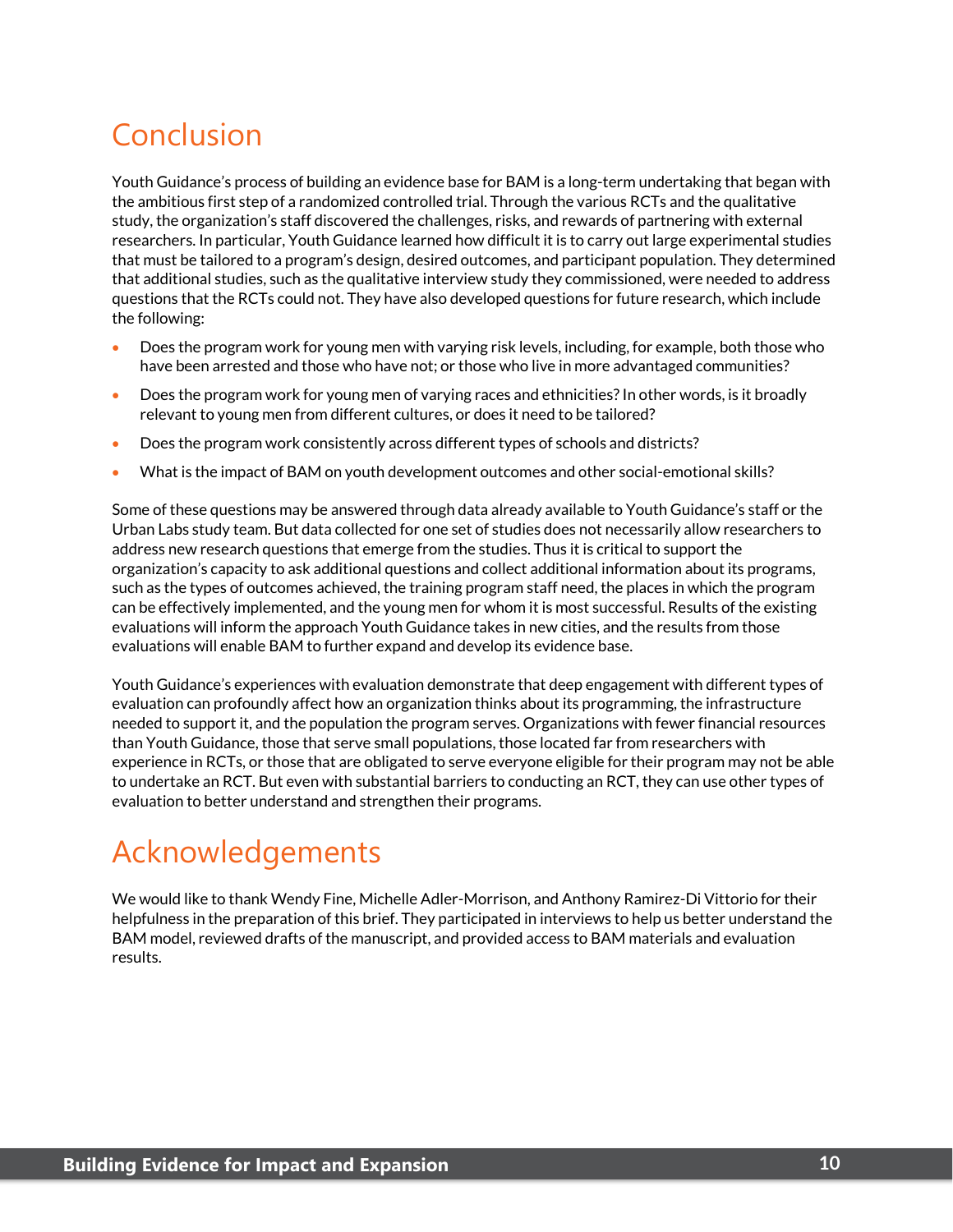### References

- CASEL. (2015). *2015 CASEL guide: Effective Social and Emotional Learning Programs—Middle and High School Edition*. *Collaborative for Academic, Social and Emotional Learning. CASEL*. Retrieved from http://secondaryguide.casel.org/
- Catalano, R. F., Berglund, M. L., Ryan, J. A. M., Lonczak, H. S., & Hawkins, J. D. (2004). Positive youth development in the United States: Research findings on evaluations of positive youth development programs. *Annals of the American Academy of Political and Social Science*, *591*, 98–124. https://doi.org/10.1177/0002716203260102
- Durlak, J. A., & DuPre, E. P. (2008). Implementation matters: A review of research on the influence of implementation on program outcomes and the factors affecting implementation. *American Journal of Community Psychology*, *41*(3–4), 327–350. Retrieved from https://onlinelibrary.wiley.com/doi/full/10.1007/s10464-008-9165-0
- Fixsen, D., Naoom, S., Blase, K., Friedman, R., & Wallace, F. (2005). *Implementation Research: A Synthesis of the Literature*. Tampa, FL. Retrieved from https://nirn.fpg.unc.edu/sites/nirn.fpg.unc.edu/files/resources/NIRN-MonographFull-01-2005.pdf
- Greene, K. M., Lee, B., Constance, N., & Hynes, K. (2013). Examining youth and program predictors of engagement in out-of-school time programs. *Journal of Youth and Adolescence*, *42*, 1557–1572. https://doi.org/10.1007/s10964-012-9814-3
- Grossman, J., Campbell, M., & Raley, B. (2007). *Quality Time After School: What Instructors Can Do to Enhance Learning*. Retrieved from https://www.issuelab.org/resources/560/560.pdf
- Heller, S. B., Shah, A. J., Guryan, J., Ludwig, J., Mullainathan, S., & Pollack, H. A. (2017). Thinking, fast and slow? Some field experiments to reduce crime and dropout in Chicago. *The Quarterly Journal of Economics*, *132*(1), 1–54. https://doi.org/10.1093/qje/qjw033
- Hoogsteder, L. M., Jan, G., Stams, J. M., Figge, M. A., Changoe, K., Van Horn, J. E., … Wissink, I. B. (2015). A meta-analysis of the effectiveness of individually oriented Cognitive Behavioral Treatment (CBT) for severe aggressive behavior in adolescents. https://doi.org/10.1080/14789949.2014.971851
- Jansz, J. (1995). Masculine identity and restrictive emotionality. In A. Fischer (Ed.), *Gender and Emotion: Social Psychological Perspectives*. Cambridge University Press. Retrieved from https://books.google.com/books?id=tS1C8Sl5ysEC&pg=PA166&lpg=PA166&dq=restrictive+emotion ality+levant+1995&source=bl&ots=gknpyztWa6&sig=GnmwYK521a-9lbkHP2TTaGms1Ro&hl=en&sa=X&ved=0ahUKEwjir6PB36jZAhXI6lMKHUZ0CswQ6AEILjAA#v=o nepage&q=restrictive emotionalit
- Kelleher, M. (2018). *Progress and Promise: Chicago's Nation-Leading Educational Goals*. Retrieved from http://www.joycefdn.org/assets/images/1063JYC-CPS-Forum-Report-WEB-3.pdf
- Lansing, J., & Rapoport, E. (2016). *Bolstering Belonging in BAM and Beyond: Youth Guidance's Becoming A Man (BAM) Program Components, Experiential Processes, and Mechanisms*. Chicago, IL. Retrieved from https://www.youth-guidance.org/wp-content/uploads/2018/03/BAM-Qualitative-Report-Chapin-Hall-20170426.pdf
- Lipsey, M. W., Howell, J. C., Kelly, M. R., Chapman, G., & Carver, D. (2010). *Improving the Effectiveness of Juvenile Justice Programs: A New Perspective on Evidence-Based Practice Improving the Effectiveness of Juvenile Justice Programs A New Perspective on Evidence-Based Practice*. Washington, DC.
- Loveless, T. (2017). *The 2017 Brown Center report on American education: How well are American students learning? The Brookings Institution* (Vol. 3).
- Nosek, B. (2015). Estimating the reproducibility of psychological science. *Science*, *349*(6251). Retrieved from http://science.sciencemag.org/content/349/6251/aac4716